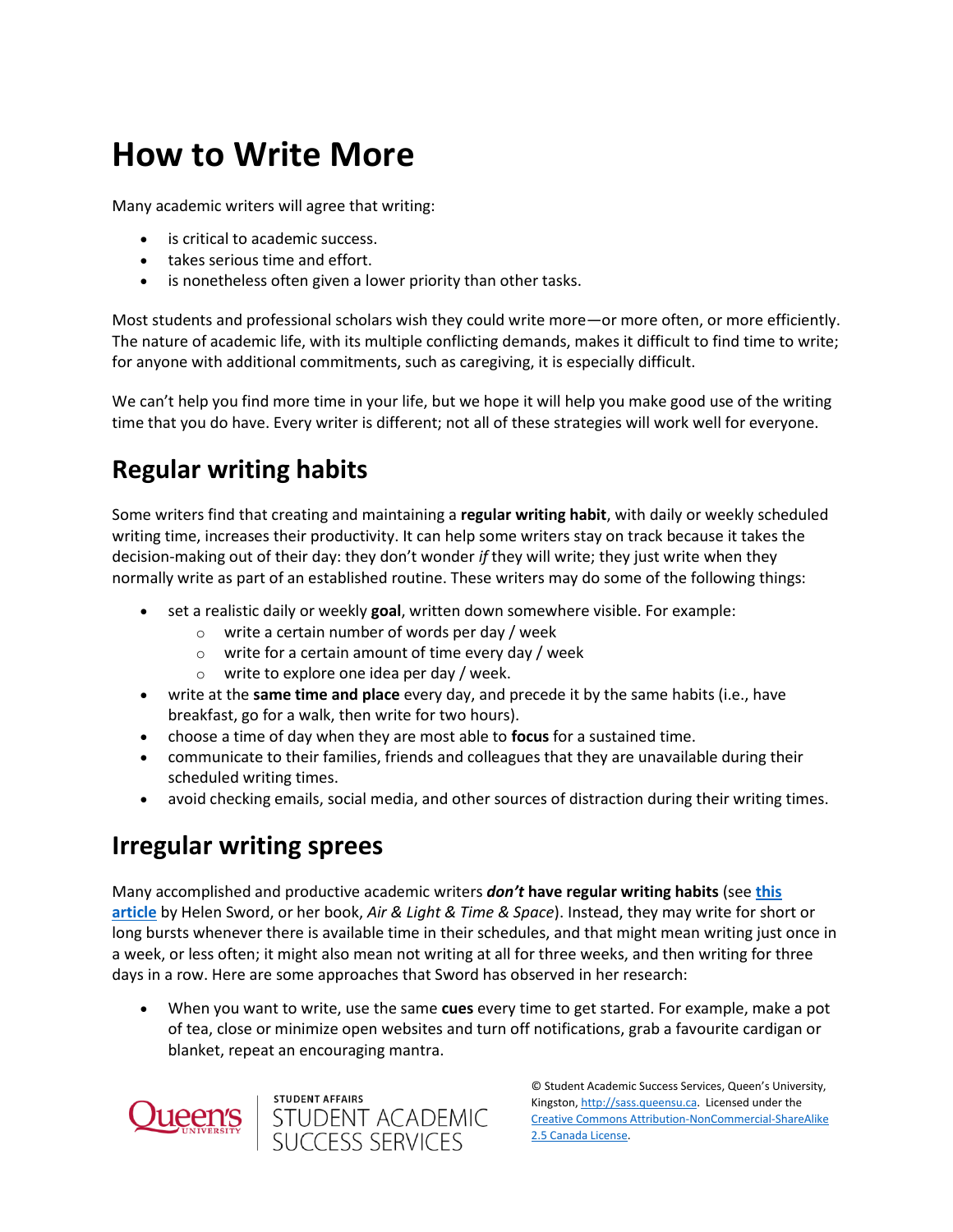- Before you finish a writing session, leave yourself a starting point for the next session: a question, an intention, the next step of a process. Knowing what you ought to do the next time you sit down to write will help you get going efficiently.
- Write for any length of time you choose to: ten minutes, three hours; whatever works for your own circumstances.
- Try giving yourself a reward for meeting a writing goal, or a negative consequence for not meeting it, and see what works best for you.

#### **Know yourself**

As a writer, know yourself. Understand what works best for you.

- Do you like to have several uninterrupted hours blocked off for writing, or to write in short bursts in between other tasks?
- Do you prefer to write in the morning, or at another time of day?
- Do you like to plan out your main ideas in advance, in a highly structured point or outline form, and then flesh them out? Or write long blocks of exploratory sentences to find out what you think and develop your ideas?
- Where do you like to write? What surroundings make you focused or inspired?
- Do you need silence, ambient noise, or quiet music while you write?

### **Put words on the page**

Regardless of whether you prefer a regular writing schedule or write whenever you're able to, the following strategies can help you **put words on the page**:

- Start with 10 minutes of free writing to **warm up**. Try to keep on writing after the 10 minutes are up.
- Give yourself very **small, specific tasks** to get started, for example:
	- $\circ$  ask yourself, "what is the next small step to make this project move forward?" and then jot down the answer to this question.
	- o write five bullet points, or five sentences.
	- $\circ$  write one paragraph. Then another. (A paper might look daunting, but it's just many paragraphs strung together.)
	- $\circ$  write two or three questions you'd like to explore (try "why?" or "how?" questions).
	- $\circ$  use writing prompts, such as, "what do I think I know about this topic, and what questions do I have about it?" or "what do others think about this topic and why?"
- Give yourself permission to **write poor-quality content** as well as really good stuff; you can cut "garbage" content later on, when you edit.
- Write as if you were **talking informally** to a friend, family member, colleague, etc., or write a journal entry. You can make the language more formal later.
- **If you are stuck** writing about one aspect of your work, write about a **different** aspect; or if you can't write the discussion section, try the methods section.
- Try **writing by hand on paper** instead of typing, especially if you're brainstorming ideas and looking for relationships among them.
- **Go for a walk** to think over an idea—or to give yourself a break from thinking over an idea.





© Student Academic Success Services, Queen's University, Kingston[, http://sass.queensu.ca.](http://sass.queensu.ca/) Licensed under the [Creative Commons Attribution-NonCommercial-ShareAlike](http://creativecommons.org/licenses/by-nc-sa/2.5/ca/)  [2.5 Canada License.](http://creativecommons.org/licenses/by-nc-sa/2.5/ca/)